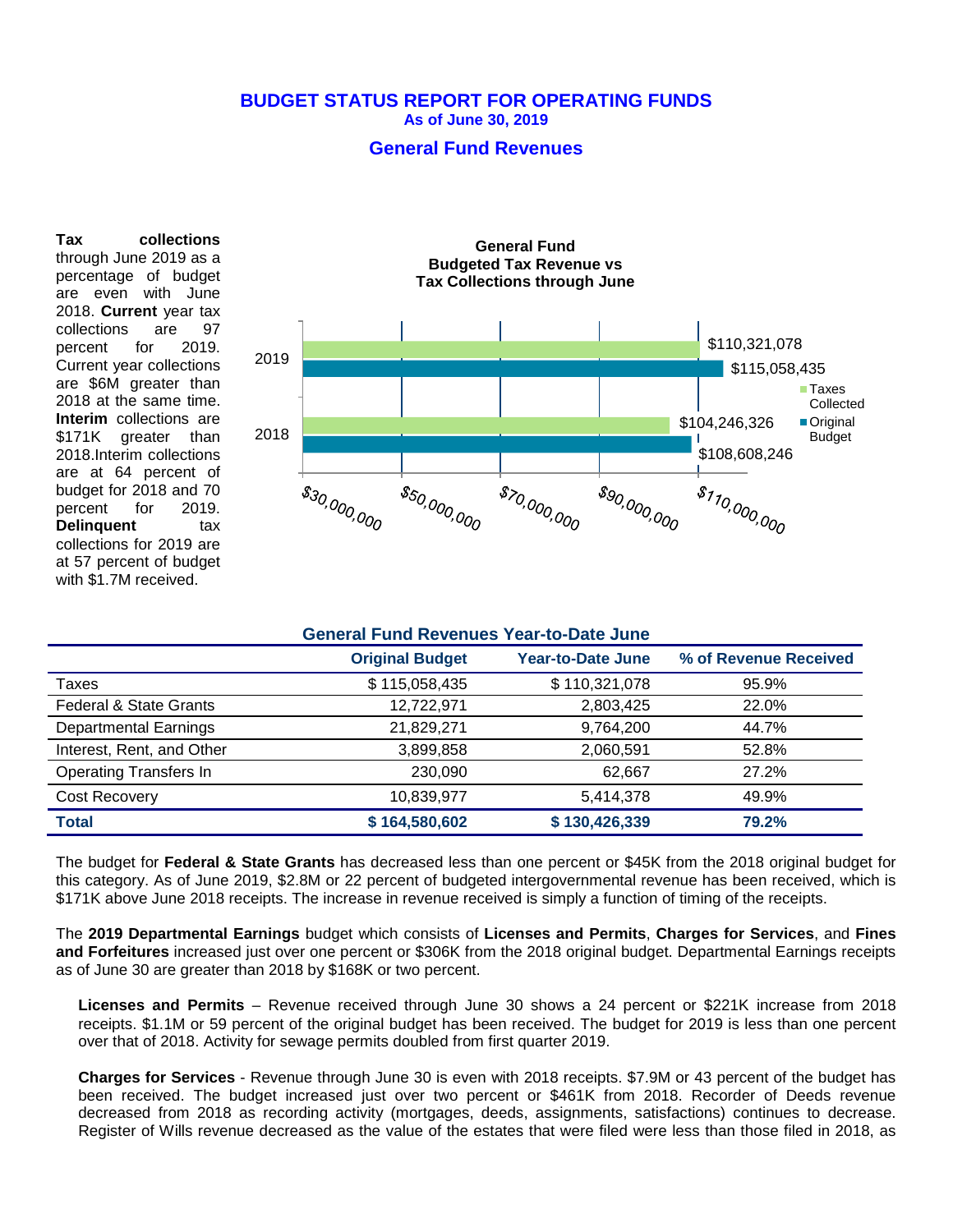well as the varying percentage of the tax due. Assessment revenue decreased as a result of a decrease in the number of Tax Claim liens. Sheriff's Office revenue decreased due to a drop in real estate sales with the economy improving, and also a decrease in the amount the Sheriff's Office can collect. The issuance of gun permits has also seen a decrease.

**Fines and Forfeitures** – Actual receipts through June are \$(7K) or one percent less than 2018 receipts. The budget for this category decreased just over eight percent or \$116K over 2018. \$771K or 43 percent of the budget has been received. Collections from Vice Investigations are a large piece of this line item and can vary greatly from year-to-year based on the number and size of the cases.

**Miscellaneous Revenues** - Actuals are \$834K or 68 percent greater than 2018 receipts. The budget for this category increased 15 percent or \$516K over 2018. \$2.1M or 53 percent of the budget has been received.



# General Fund Expenditures

#### **General Fund Expenditures Year-to-Date June**

|                                  | <b>Original Budget</b> | Year-to-Date June | % Expended |
|----------------------------------|------------------------|-------------------|------------|
| Personnel                        | \$108,963,039          | \$51,291,694      | 47.1%      |
| <b>Materials and Services</b>    | 38,084,164             | 17,279,269        | 45.4%      |
| Contributions, Grants, Subsidies | 3,962,234              | 2,300,117         | 58.1%      |
| <b>Fleet Leases</b>              | 241,853                | 97.226            | 40.2%      |
| <b>Operating Transfers Out</b>   | 17,012,890             | 8,504,570         | 50.0%      |
| <b>Other Financing Uses</b>      | 420,190                | 259.548           | 61.8%      |
| <b>Allocated Costs</b>           | 1,386,917              | 693,456           | 50.0%      |
| Total*                           | \$170,071,287          | \$80,425,880      | 47.3%      |

\*excludes unappropriated

2018.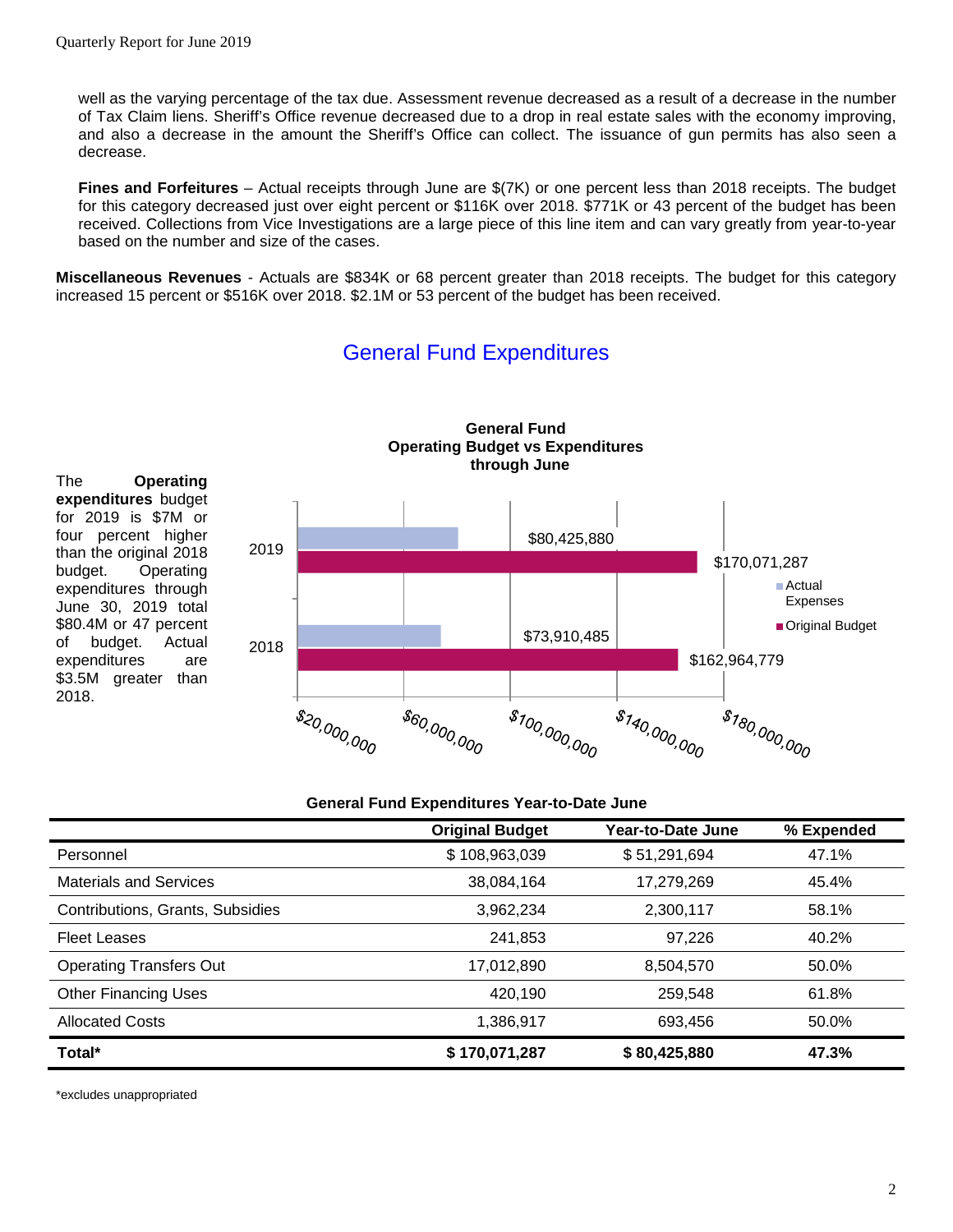The **Materials and Services** budget decreased one percent or \$377K from 2018. The Materials and Services expenditures through June 2019 are \$525K or three percent greater than 2018. Facilities Repair and Maintenance costs were greater with an increase in the number of projects undertaken this year. Facilities Rental costs increased per the annual contract increases. The Management and Consultant Services line increased over 2018 due to the timing of invoice payments.

The overall **Personnel Services** budget for 2019 increased five percent or \$5.1M from the 2018 original budget. The Salaries budget increased three percent as a result of the increases given in 2018. The budgets for Wages, Overtime, and FICA have increased accordingly. The budget for Retirement increased as a result of a rate increase.

|                                 | 2019 Original<br><b>Budget</b> | <b>2019 Year-to-</b><br>Date June | % Spent<br>2019 | 2018 Original<br><b>Budget</b> | 2018 Year-to-<br>Date June | % Spent<br>2018 |
|---------------------------------|--------------------------------|-----------------------------------|-----------------|--------------------------------|----------------------------|-----------------|
| <b>Salaries</b>                 | \$75,427,552                   | \$35,191,406                      | 46.7%           | \$73,107,092                   | \$34,890,928               | 47.7%           |
| Wages                           | 2,956,899                      | 1,109,112                         | 37.5%           | 2,559,547                      | 1,064,727                  | 41.6%           |
| Overtime                        | 1,751,311                      | 1,266,795                         | 72.3%           | 1,720,199                      | 1,106,067                  | 64.3%           |
| <b>Standard Fringe Benefits</b> | 15,872,055                     | 7,465,706                         | 47.0%           | 15,681,349                     | 7,465,907                  | 47.6%           |
| <b>FICA</b>                     | 6,126,347                      | 2,890,342                         | 47.2%           | 5,913,480                      | 2,833,981                  | 47.9%           |
| Retirement                      | 6,513,545                      | 3,210,616                         | 49.3%           | 4,628,353                      | 2,311,102                  | 48.9%           |
| <b>Workers' Compensation</b>    | 315,330                        | 157,717                           | 50.0%           | 283,102                        | 139,056                    | 49.1%           |
| <b>Total</b>                    | \$108,963,039                  | \$51,291,694                      | 47.1%           | \$103,893,122                  | \$49,881,768               | 47.9%           |

## **Personnel Services Comparison**

The percent of budget spent in 2019 is even with 2018. Most categories are on target for the percent of budget spent through June 30, except Overtime. Overtime is \$161K or 14.5 percent above June 2018. Overtime at the Prison increased 14 percent or \$102K due to a high number of vacancies through June.

| <b>Analysis of Major Personnel Services Categories</b><br>June 2018 & 2019 |               |               |                   |            |  |
|----------------------------------------------------------------------------|---------------|---------------|-------------------|------------|--|
| Category                                                                   | 2019 Expenses | 2018 Expenses | <b>Difference</b> | % Increase |  |
| <b>Salaries</b>                                                            | \$35,191,406  | \$34,890,928  | \$300,478         | 0.9%       |  |
| <b>Fringe Benefits</b>                                                     | 7,465,706     | 7,465,907     | (201              | $0.0\%$    |  |
| Wages                                                                      | 1,109,112     | 1,064,727     | 44,385            | 4.2%       |  |
| Overtime/On-call                                                           | 1,266,795     | 1,106,067     | 160,728           | 14.5%      |  |
| Retirement                                                                 | 3,210,616     | 2,311,102     | 899,514           | 38.9%      |  |

## **General Fund Approved Full-time Positions and Vacancies**

| <b>Date</b> | <b>Approved</b><br><b>Positions</b> | <b>Vacancies</b> | % of Vacancies |
|-------------|-------------------------------------|------------------|----------------|
| June 2019   | 1.423.5                             | 97.7             | 6.9%           |
| June 2018   | 1.396.6                             | 67 6             | 4.8%           |

As the chart to the left indicates, the vacancy rate in June 2019 is 6.9 percent versus 4.8 percent in June 2018. Of the 97.7 current vacant positions, the Prison and the Health Department both have 13 vacancies. Count Administration has 11 vacancies and DCIS has

10 vacancies. The District Justices and Juvenile Probation both have five vacancies, Public Defender, Sheriff, and Emergency Services each have four vacancies. Recorder of Deeds, Court Reporters, Coroner and Adult Probation have three vacancies each. Facilities has 2.7 vacancies. Additionally, three departments have two vacancies each and eight departments have one vacancy each.